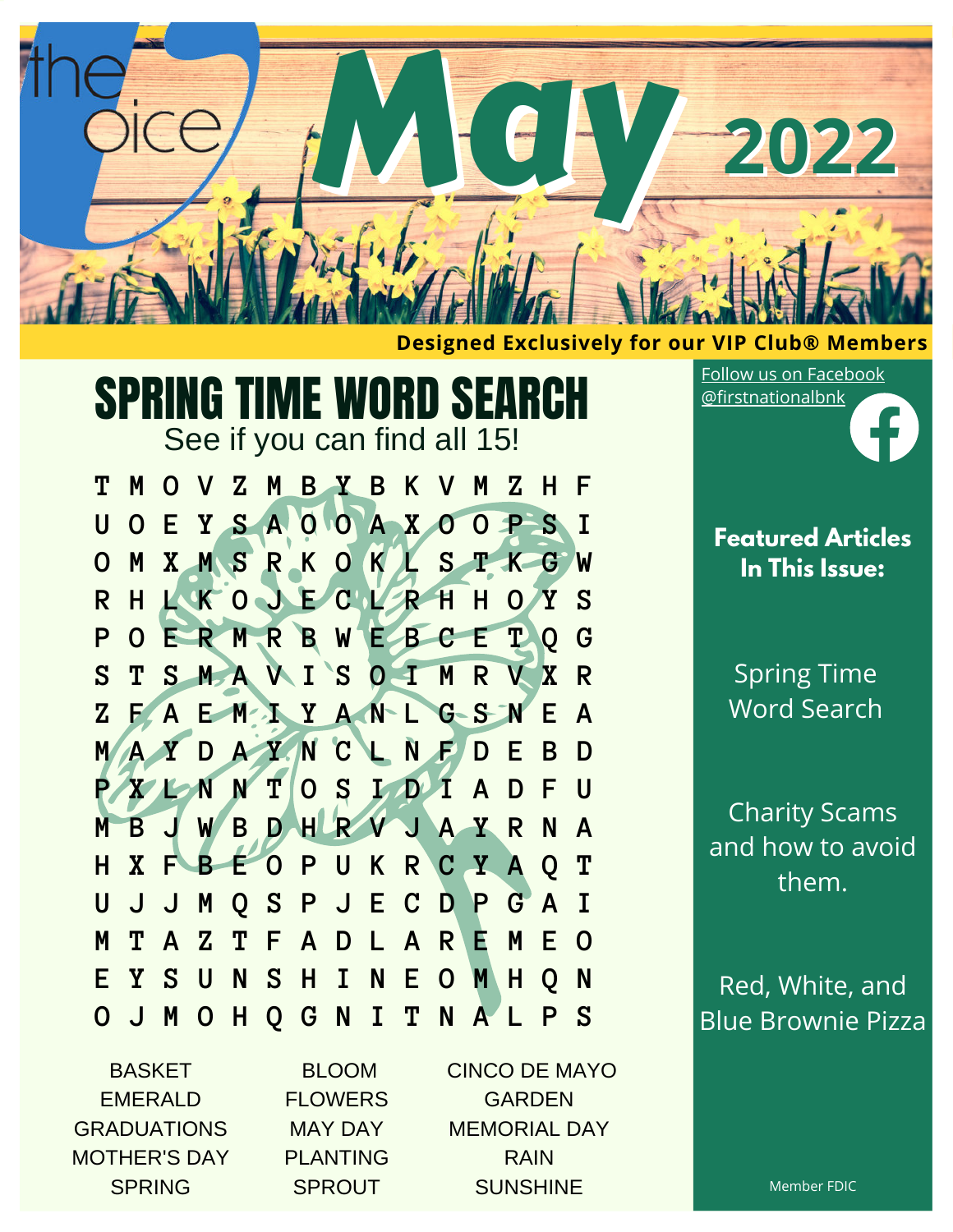# CharityScams and how to avoid them.

**Acts of compassion and generosity can make a significant difference in humanitarian emergencies, but be aware of scams out there attempting to take advantage of your good nature. There are many top-rated charities supporting Ukraine, we'll share a couple in this article. However, before you decide which organization to donate to, please visit their official web page and make sure they are an established nonprofit.**

### **Visit the Charity's Official Website**

When encouraged to donate by a social media post, direct mail letter, telemarketing call, or other fundraiser, remember to think about the cause or end recipient of your donation rather than the person or company asking for it. The fact that the charity is legitimate does not imply that the individual requesting the money is. Instead of clicking on a third-party donation link, open a new browser and go to the charity's official website's donation page directly. Getting rid of the superfluous middleman will almost certainly mean:

- Fewer fees will eat into your donation before it gets to the charity.
- Rather than being kept by a third-party for eventual transmission to the charity, your donation will be received instantly by the organization.
- Scammers won't be able to take advantage of your generosity.



You are disclosing your personal information to fewer people, reducing your chance of identity theft or having your information shared with firms who may exploit it to spam you with advertisements and solicit new donations.

**Scan or click the QR Code below for ways to support the Red Cross**



**Scan or click the QR Code below for ways to support United Way's United for Ukraine Fund**

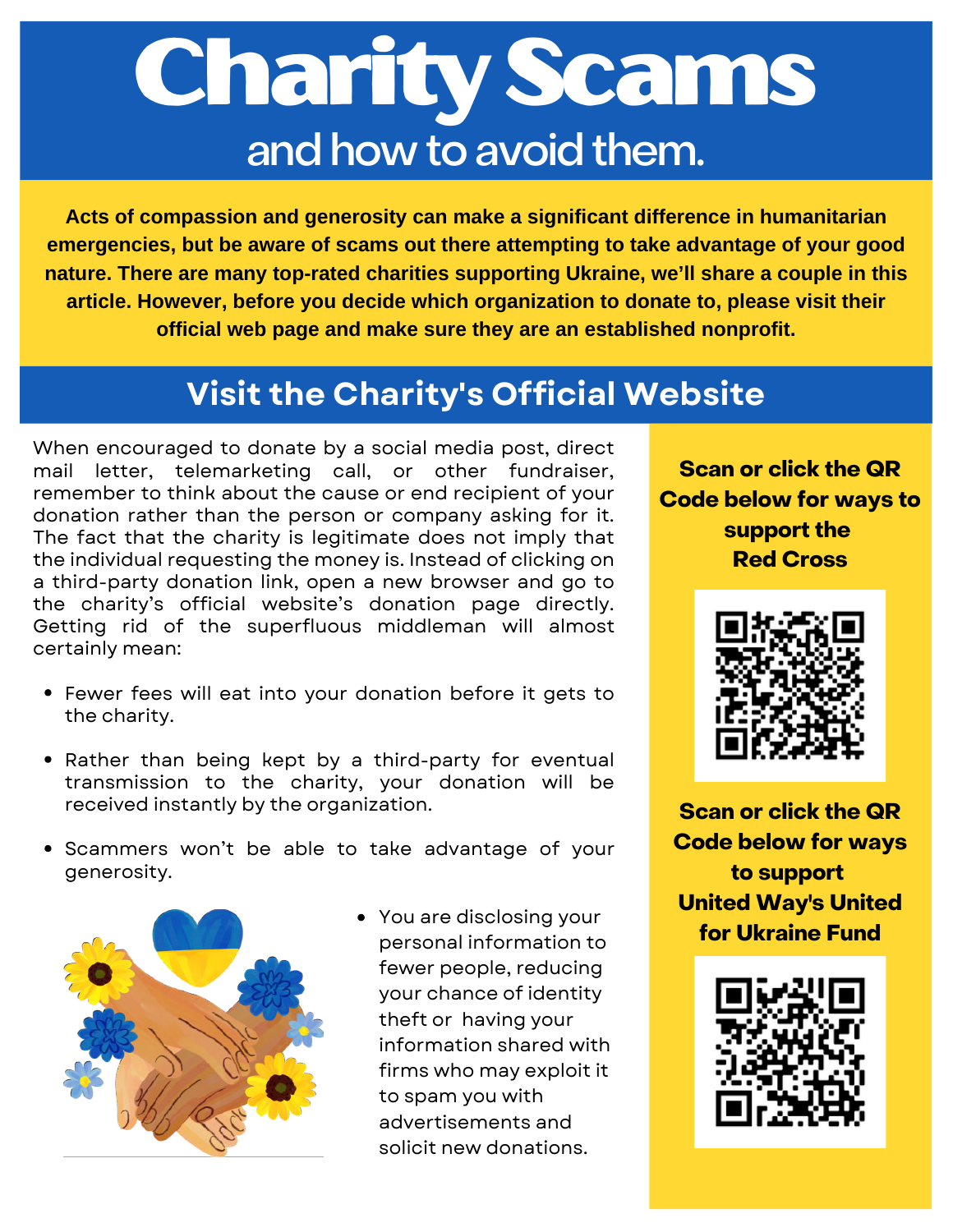## **Be Careful about Crowdfunding**

Giving money to a cause through a crowdfunding website is similar to handing cash to a stranger on the street. Unlike registered charities, which are obliged to file articles of incorporation, bylaws, tax exemption applications, annual IRS tax reporting, and state solicitation filings, crowdfunding campaigns are typically run by individuals who are not required to provide public financial reports. There are numerous examples of scammers using crowdfunding platforms to divert funds away from people and organizations with real needs and funnel them to themselves.

- Skip crowdfunding campaigns and donate directly to the nonprofit on its official website.
- Or search for financially efficient registered organizations that have a history of doing good work in similar crises and donate to them.

Donate at your own risk if you are moved by the plight of an individual or family seeking funds to help with medical bills or other personal expenses. You could be assisting a desperate family or lining the pockets of a con artist. There is almost never a way to tell for sure. If you do decide to take a chance and donate to a person, be sure you're on the individual's or family's actual campaign page, not a copycat one set up by a fraudster in the aftermath of a tragedy to confuse donors and siphon them away.

## **Control Emotions**

Nonprofits may employ dramatic imagery and painful stories to elicit empathy and inspire you to donate instantly, generously, and frequently. While it's fine to let your emotions drive your giving, it's critical to think with your mind rather than your heart when it comes to making a donation. The capacity of a charity to post sad images, tell sad stories, or provide a few anecdotal examples of people it has benefited tells you nothing about how well it is run as a whole or whether it is even a legitimate organization.

Instead of making a spontaneous donation in response to an emotional plea for help, plan beforehand. Consider how much you can afford to give to charity each year, think about which causes are important to you, and then look for efficient and responsible charities operating in those areas that run the programs you want to support and have a track record of making a difference.

#### [www.firstnationalbanks.bank/co-sd/avoiding-charity-scams](https://www.firstnationalbanks.bank/co-sd/avoiding-charity-scams/)